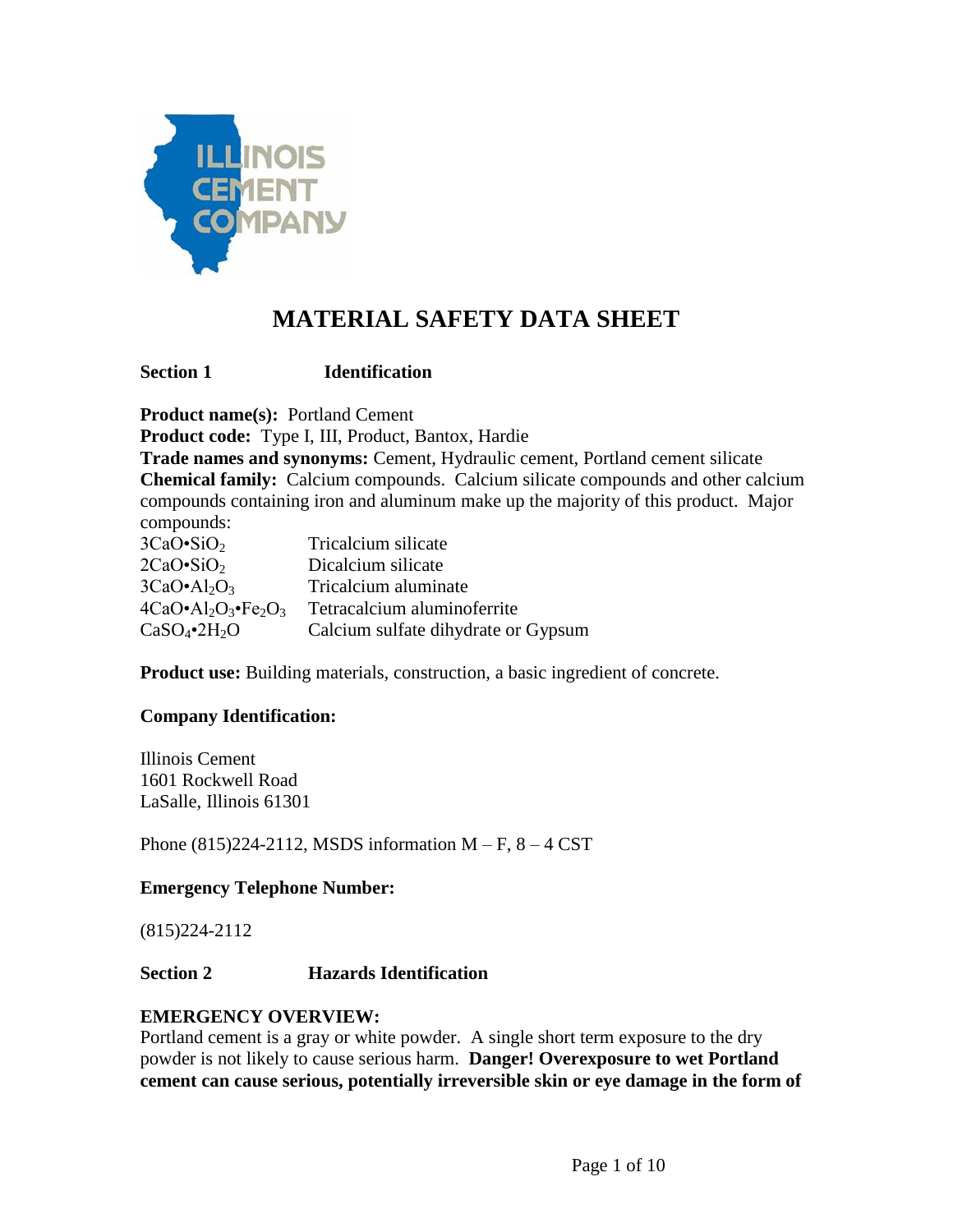**chemical (caustic) burns, including third degree burns. The same serious injury can occur if wet or moist skin has prolonged exposure to dry Portland cement.**

**OSHA HAZARD COMMUNICATION STANDARD:** This material is considered hazardous by OSHA Hazard Communication Standard (29 CFR 1910.1200).

# **POTENTIAL HEALTH EFFECTS:**

**Primary Route(s) of Exposure:** skin contact, eye contact, inhalation

# **Eye Contact:**

Exposure to dust may cause immediate or delayed irritation or inflammation. Eye contact by larger amounts of dry powder or splashes of wet Portland cement may cause effects ranging from moderate eye irritation to chemical burns and blindness. Such exposures require immediate first aid (see Section 4) and medical attention to prevent significant damage to the eye.

# **Skin Contact:**

Contact with cement can cause drying of the skin, irritation, severe chemical burns (thirddegree), and dermatitis.

Overexposure to wet cement can cause severe skin damage in the form of chemical burns, including third degree burns. The same severe injury can occur if wet or moist skin is exposed to dry portland cement. Portland cement causes skin burns with little warning; discomfort or pain cannot be relied upon to alert a person to a serious injury. You may not feel pain or the severity of the burn until hours after the exposure.

Portland cement can cause dermatitis by irritation and allergy. Irritant dermatitis is caused by fine particles of cement that abrade the skin mechanically and cause irritation resulting in dermatitis. Portland cement may contain trace amounts of hexavalent chromium. Hexavalent chromium is associated with allergic skin reactions which may appear as contact dermatitis and skin ulcerations. Persons already sensitized may react to their first exposure to cement. Other individuals may develop allergic dermatitis after repeated exposure to cement. The symptoms of allergic reactions may include reddening of the skin, rash, and irritation. Symptoms of chronic exposure to wet cement may include reddening, irritation, and eczematous rashes. Drying, thickening, and cracking of the skin and nails may also occur.

# **Inhalation:**

Dusts may irritate the nose, throat, and respiratory tract. Coughing, sneezing, and shortness of breath may occur following exposures in excess of appropriate exposure limits. Prolonged and repeated inhalation of respirable crystalline silica-containing dust in excess of appropriate exposure limits has caused silicosis, fibrosis or scar tissue formations in the lungs.

# **Ingestion:**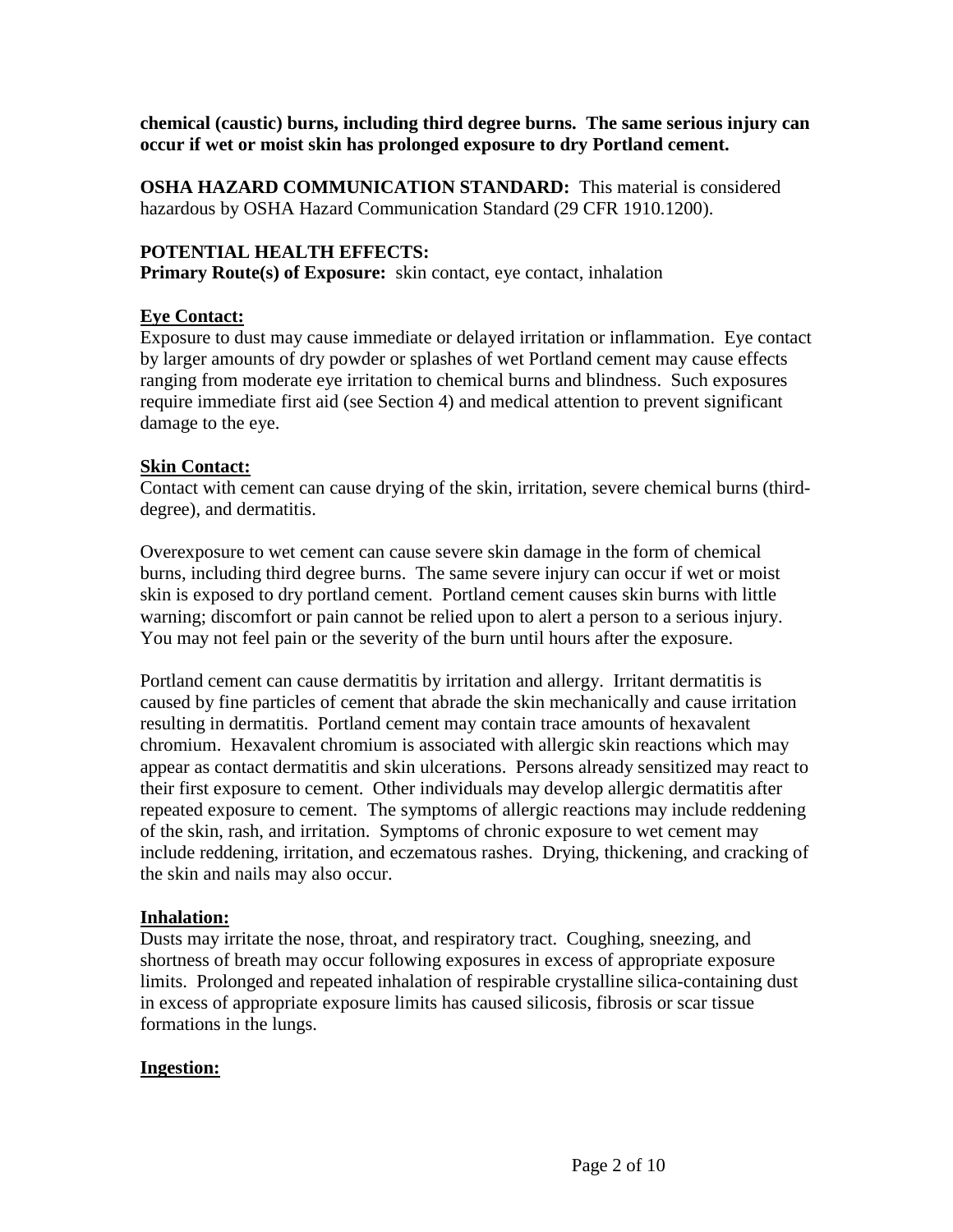Although small quantities of dust are not known to be harmful, ingestion of large quantities may cause severe irritation and chemical burns of the mouth, throat, stomach and digestive tract. Do not ingest Portland cement.

## **Carcinogenicity:**

Portland cement is not listed as a carcinogen by NTP, OSHA, or IARC.

# **MEDICAL CONDITIONS WHICH MAY BE AGGRAVATED BY EXPOSURE**

Contact with wet cement may aggravate existing skin conditions. Inhaling dust may aggravate existing respiratory and lung diseases. Dust may aggravate existing skin and eye conditions. Sensitivity to hexavalent chromium can be aggravated by exposure.

# **SECTION 3 COMPOSITION/INFORMATION ON INGREDIENTS**

Hazardous Substance(s):

| Name                   | $CAS \#$             | Percent (by weight) |
|------------------------|----------------------|---------------------|
| <b>Portland Cement</b> | $65997 - 15 - 1 \pm$ | 100\%               |

±Portland cement is a statutory mixture which contains calcium silicate compounds and other calcium compounds containing iron and aluminum that make up the majority of the product.

## **Hazardous Constituents(s) Contained in Portland Cement:**

| <b>Name</b>                  | CAS#                  | <b>Percent</b> (by weight) |
|------------------------------|-----------------------|----------------------------|
| Gypsum; calcium sulfate      | 13397-24-5; 7778-18-9 | List if $> 1.0\%$          |
| Crystalline silica (quartz)  | 14808-60-7            | List if $> 0.1\%$          |
| Limestone; calcium carbonate | 1317-65-3; 471-34-1   | List if $> 1.0\%$          |
| Calcium oxide                | 1305-78-8             | List if $> 1.0\%$          |
| Magnesium oxide              | 1309-48-4             | List if $> 1.0\%$          |
|                              |                       |                            |

# **SECTION 4 FIRST AID MEASURES**

# **SKIN CONTACT**

Heavy exposure to Portland cement dust, we concrete or associated water requires prompt attention. Quickly remove contaminated clothing, shoes, and leather goods (e.g. watchbands, belts). Quickly and gently blot or brush away excess Portland cement. Immediately wash thoroughly with lukewarm, gently flowing water and nonabrasive soap. Seek medical attention for rashes, burns, irritation, dermatitis and prolonged unporotected exposures to wet cement, cement mixtures or liquids from wet cement. Burns should be treated as caustic burns. Portland cement causes skin burns with little warning; discomfort or pain cannot be relied upon to alert a person to a serious injury. You may not feel pain or the severity of the burn until hours after the exposure.

# EYE CONTACT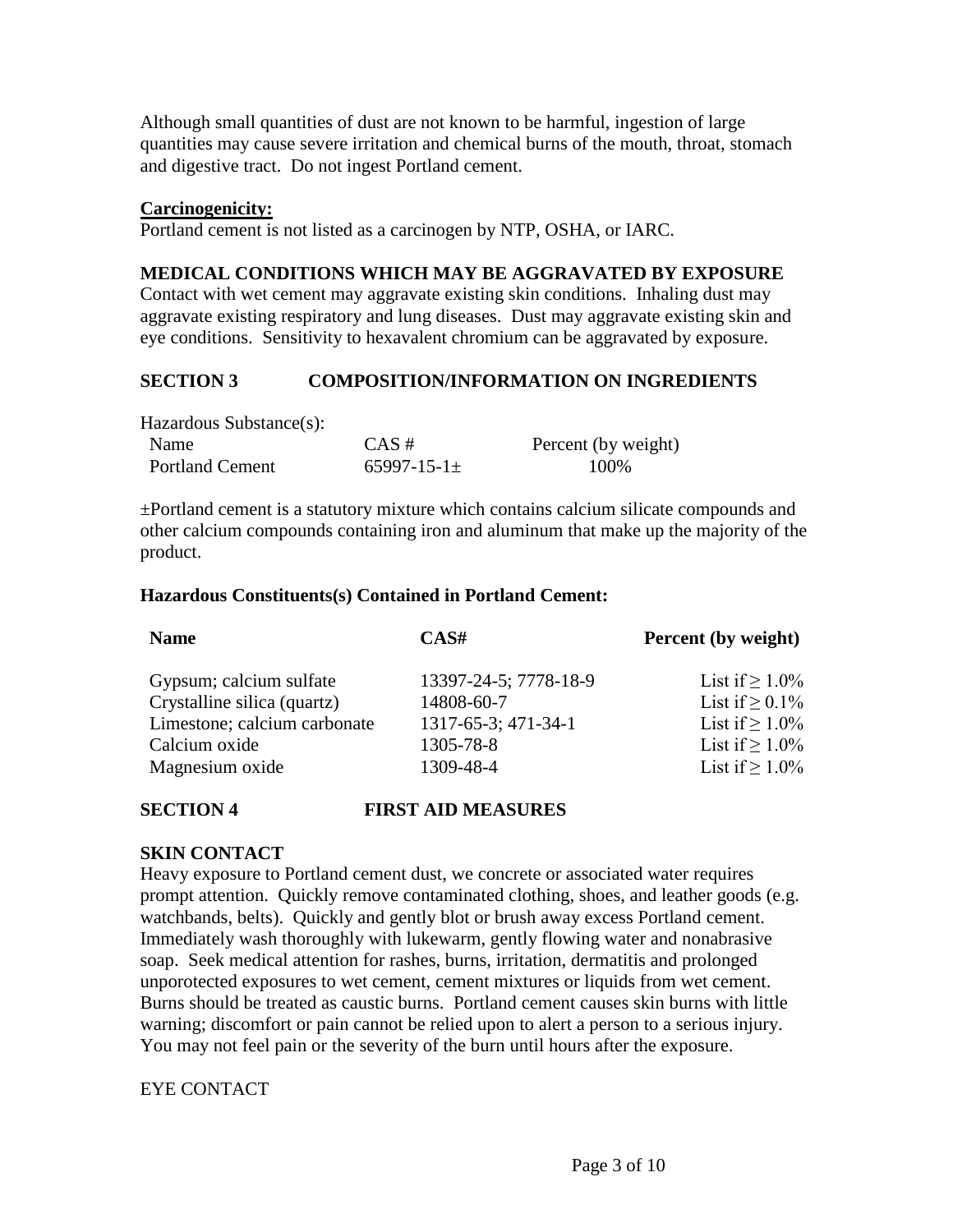Quickly and gently blot or brush Portland cement off the face. Immediately flush the contaminated eye(s) with lukewarm, gently flowing water for 15-20 minutes, while holding the eyelid(s) open. Take care not to rinse contaminated water into the unaffected eye or onto the face. Immediately obtain medical attention.

## INHALATION

Remove source of contamination or move victim to fresh air. If breathing is difficult, trained personnel should administer emergency oxygen. DO NOT allow victim to move about unnecessarily. Seek medical help if coughing and other symptoms persist. Inhalation of large amounts of Portland cement requires immediate medical attention.

## INGESTION

NEVER give anything by mouth if victim is rapidly losing consciousness, or is unconscious or convulsing. Have victim rinse mouth thoroughly with water. DO NOT INDUCE VOMITING. Have victim drink 60 to 240 mL (2 to 8 oz. of water.) of water. Immediately obtain medical attention.

# SECTION 5 FIRE-FIGHTING MEASURES

## EXTINGUISHING MEDIA

Use extinguishing media appropriate for surrounding fire.

## PROTECTIVE EQUIPMENT AND PRECAUTIONS FOR FIREFIGHTERS

Although Portland cement poses no fire-related hazards, a self-contained breathing apparatus is recommended to limit exposure to combustion products when fighting any fire.

#### SPECIFIC HAZARDS ARISING FROM THE MATERIAL

Avoid breathing dust. Wet cement is caustic. Hazardous combustion products: none known

#### SECTION 6 ACCIDENTAL RELEASE MEASURES

#### PERSONAL PRECAUTIONS

Wear appropriate personal protective equipment as described in Section 8. Avoid inhalation of dust and contact with skin.

#### METHODS FOR CLEAN-UP

Carefully shovel dry spilled material and place in suitable container. Avoid generating dust and actions that cause dust to become airborne. Scrape up wet material and place in an appropriate container. Allow the material to dry or solidify before disposal.

## ENVIRONMENTAL PRECAUTIONS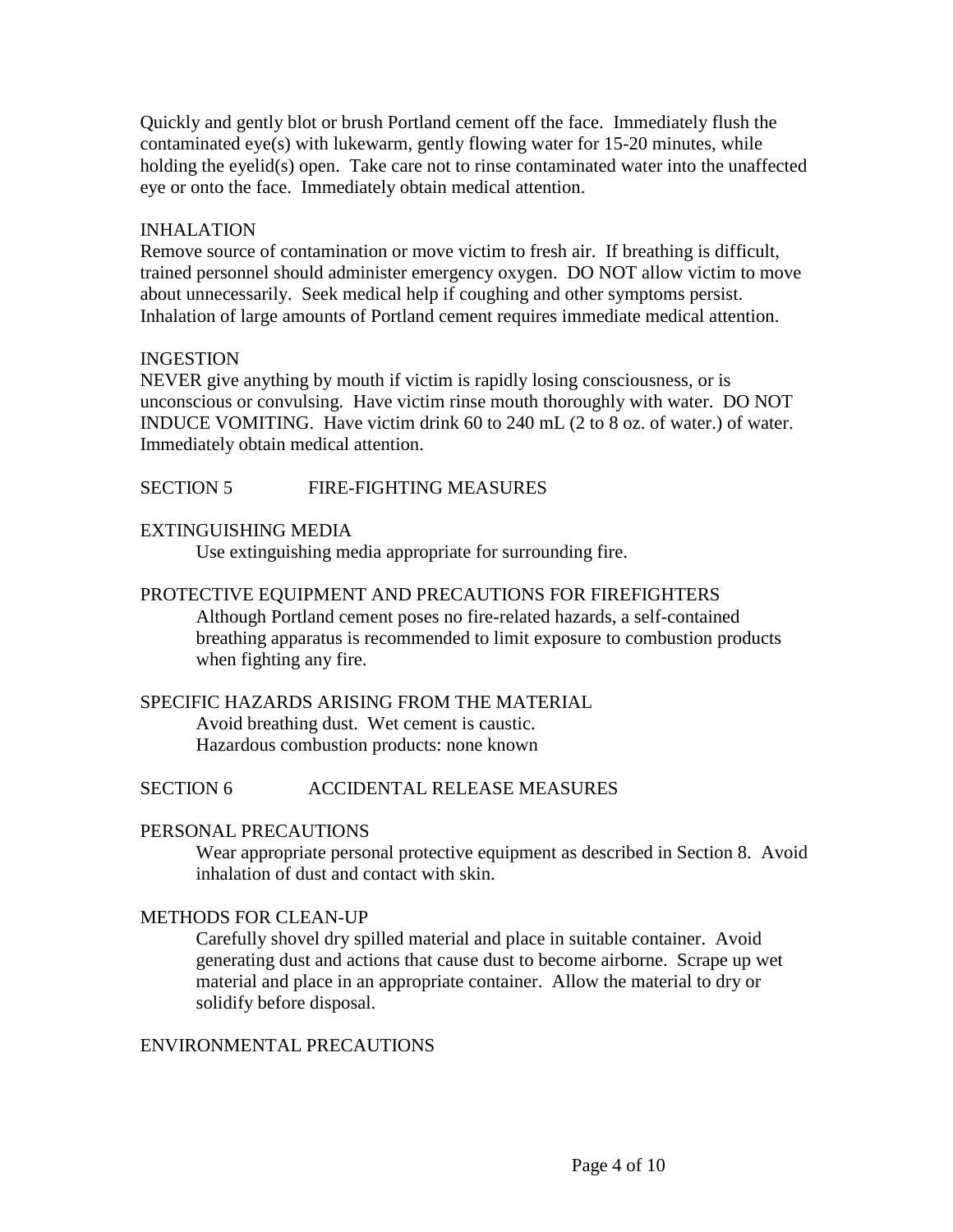Do not attempt to wash Portland cement down drains. Prevent spilled materials from inadvertently entering streams, drains or sewers. Large spills to waterways may be hazardous due to alkalinity of the product.

## SECTION 7 HANDLING AND STORAGE

## HANDLING

Persons using Portland cement should be familiar with its properties and hazards. A key to using the product safely requires the user to recognize that Portland cement reacts chemically with water to produce calcium hyrdroxide that can cause severe chemical burns.

Avoid actions that generate dust and cause dust to become airborne. Avoid prolonged exposure to dust.

Every attempt should be made to avoid skin and eye contact with cement. Do not get Portland cement inside boots, shoes, or gloves. Do not allow wet, saturated clothing to remain against the skin. Promptly remove clothing and shoes that are dusty or wet with cement fluids and launder/clean before reuse. Wash thoroughly after exposure to dust or wet cement mixtures.

Do not enter a confined space that stores or contains Portland cement unless appropriate procedures and protection are available. Portland cement can build up or adhere to walls of a confined space and release or fall suddenly. Likewise, do not walk on top of Portland cement stored in vessels, bins and silos (engulfment).

#### STORAGE

Keep Portland cement dry until used.

# SPECIFIC USES

Drying Portland cement is hygroscopic-it absorbs water. Portland cement needs water to harden. It will draw water away from any material it contacts-including skin.

Respirable crystalline silica-containing dust may be generated by Portland cement and when hardened product is subjected to mechanical forces, such as sanding crushing, grinding, cutting.

SECTION 8 EXPOSURE CONTROLS/PERSONAL PROTECTION

#### EXPOSURE GUIDELINES

Exposure limits:

#### ENGINEERING CONTROLS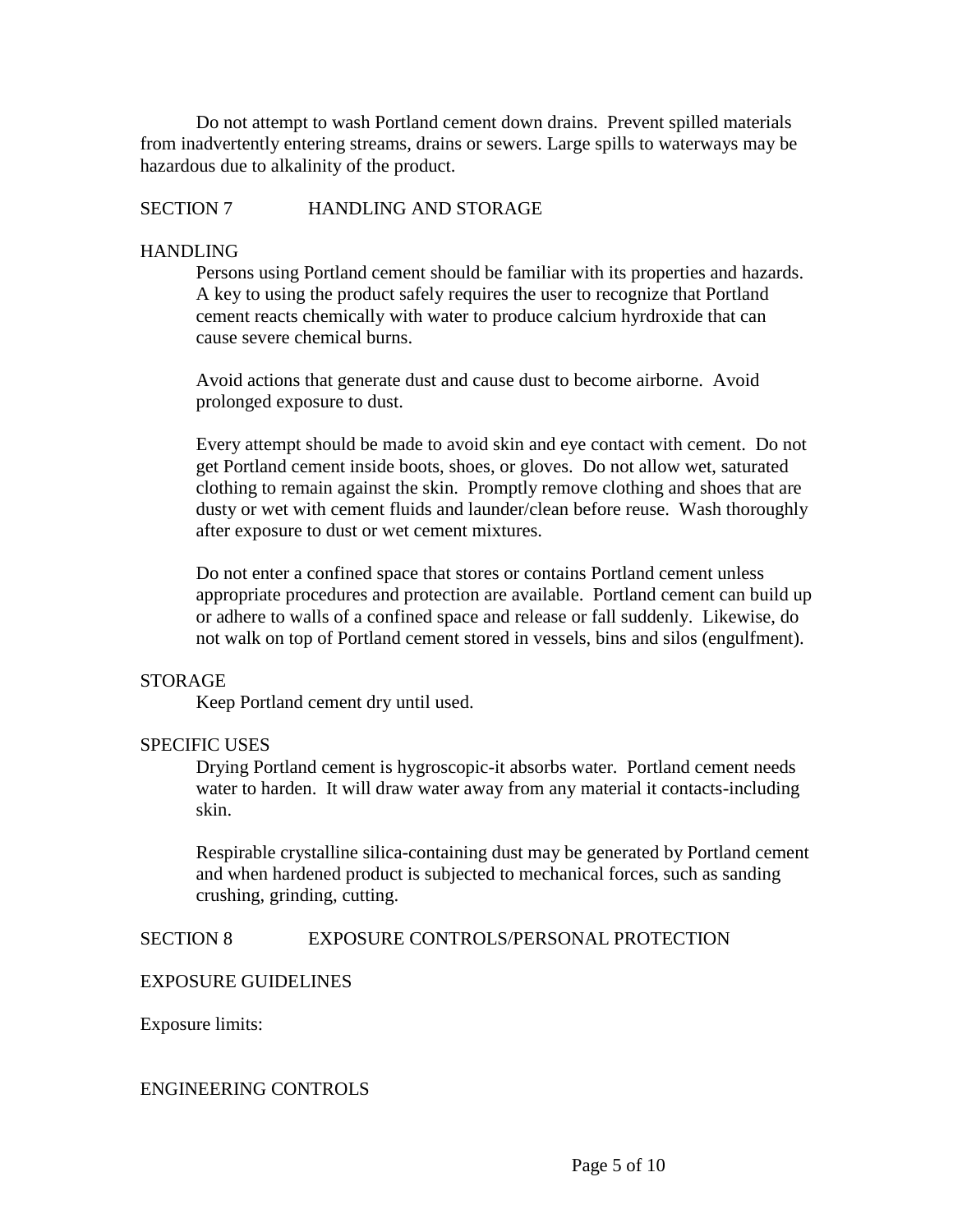Avoid creating dust and actions that cause dust to become airborne. Use general or local exhaust ventilation as required to maintain exposures below appropriate exposure limits. Use product in well ventilated areas. If ventilation is not adequate, see the respiratory protection recommended below.

#### PERSONAL PROTECTION

#### Respiratory Protection:

Ordinarily, a respirator should not be required when handling wet cement. Use NIOSH approved respirators, when an exposure limit is likely to be exceeded, in poorly ventilated areas, or when dust causes discomfort or irritation. Respirator use must comply with applicable MSHA or OSHA standards, which include provisions for a use training program, respirator repair and cleaning, respirator fit testing, and other requirements.

#### Hand Protection:

Use impervious, waterproof, abrasion-and alkali-resistant gloves. Do not rely on barrier creams in place of impervious gloves. Do not get Portland cement inside gloves.

#### Eye Protection:

To prevent eye contact wear safety glasses with side shields, safety goggles or face shields when handling dust or wet cement. Dust goggles should be worn in extremely dusty conditions. Wearing contact lenses when working with cement is not recommended.

#### Skin and Body Protection:

Use impervious, waterproof, abrasion- and alkali-resistant boots and protective long-sleeved and long-legged clothing to protect the skin from contact with wet Portland cement. Where required to reduce foot and ankle exposure, wear impervious boots that are high enough to prevent Portland cement from getting inside them. Do not get Portland cement inside boots, shoes, or gloves. Remove clothing and protective equipment that becomes saturated with cement and immediately wash exposed areas.

#### GENERAL HYGIENE CONSIDERATIONS:

Clean water should always be readily available for skin and (emergency) eye washing. Periodically wash areas contacted by Portland cement with a pH neutral soap and clean, uncontaminated water. Wash again at the end of the work. If irritation occurs, immediately wash the affected area and seek treatment. If clothing becomes saturated with Portland cement, it should be removed and replaced with clean dry clothing. Begin each day by wearing clean clothing and conclude the day with a bath or shower.

#### SECTION 9 PHYSICAL AND CHEMICAL PROPERTIES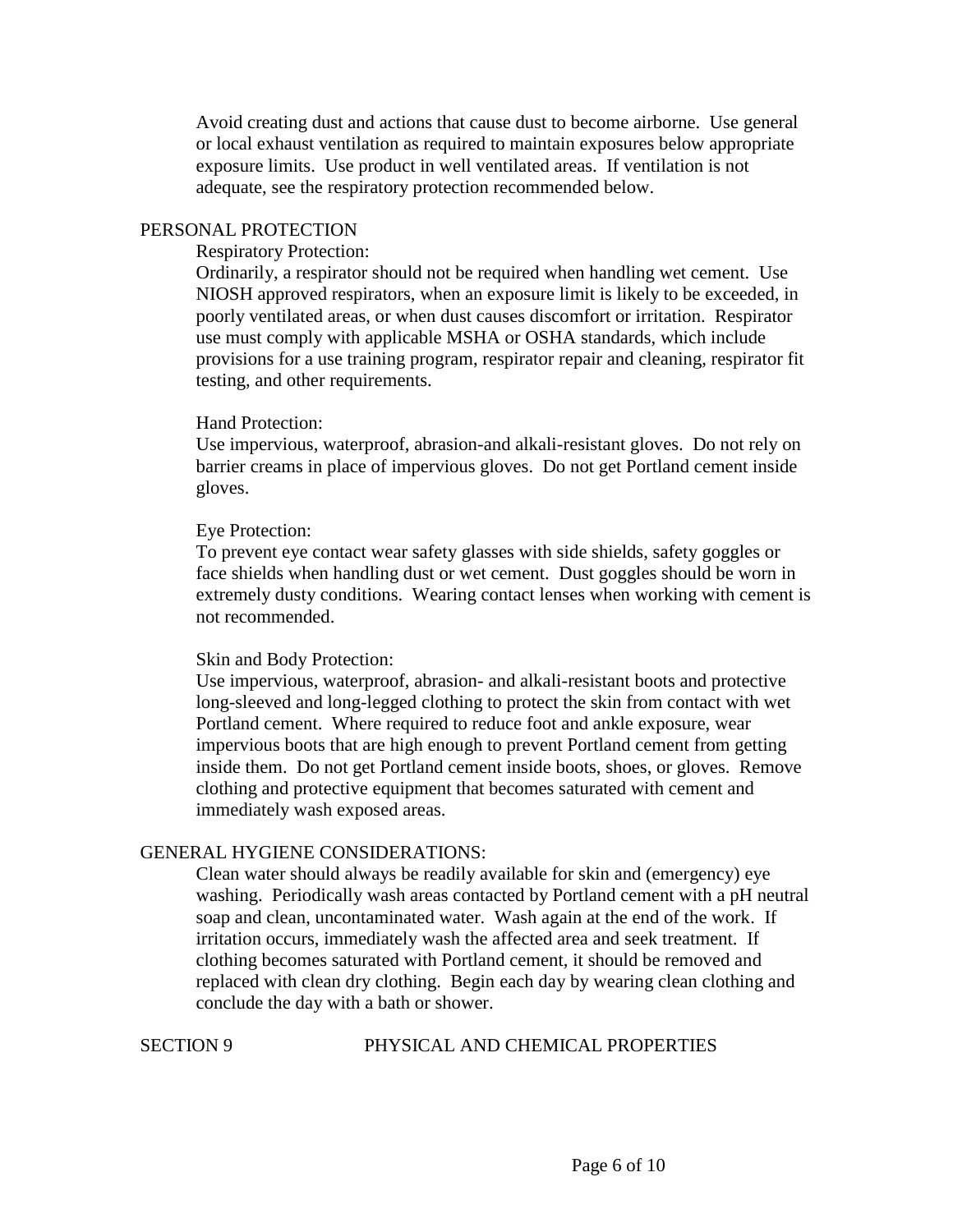Typical physical and chemical properties are given below. Consult the Supplier in Section 1 for additional data.

Physical state: solid Appearance: gray or white powder Odor: odorless Odor threshold: not determined Specific Gravity:  $2.3 - 3.1$ Flammability: not flammable Flash point °C (°F) [method]: not combustible Flammable limits (approx. Volume % in air) – LEL: not applicable UEL: not applicable Autoignition temperature °C (°F): not applicable Boiling point/range  $\rm{^{\circ}C}$  ( $\rm{^{\circ}F}$ ):  $> 1000\rm{^{\circ}C}$  (1832 $\rm{^{\circ}F}$ ) Melting point:  $> 1000^{\circ}$ C (1832°F) Decomposition temperature: not determined Vapor density @ 101 kPa (air=1): not applicable Evaporation rate (n-butyl acetate  $=1$ ): not applicable pH: 12-13 Log POw (n-Octanol/water partition coefficient): not applicable Solubility in water: slightly soluble (0.1-1.0%)

SECTION 10 STABILITY AND REACTIVITY

STABILITY: Stable. Keep dry until used/

Reacts slowly with water forming hardened hydrated compounds, releasing heat and producing a strong alkaline solution.

# INCOMPATIBILITIES:

Portland cement is highly alkaline and will react with acids to produce a violent, heatgenerating reaction. Toxic gases or vapors may be given off depending on the acid involved. Reacts with acids, aluminum metals and ammounium salts. Aluminum poweder and other alkali and alkaline earth elements will react in wet motar or concrete, liberating hydrogen gas.

Limestone ignites on contact with fluorine and is incompatible with acids, alum, ammonium salts, and magnesium. Silica reacts violently with powerful oxidizing agents such as fluorine, boron trifluoride, chlorine trifluoride, manganese trifluoride, and oxygen difluoride yielding possible fire and/or explosions. Silicates dissolve readily in hydrofluoric acid producing a corrosive gas – silicon tetrafluoride.

HAZARDOUS DECOMPOSITION PRODUCTS: None known.

HAZARDOUS POLYMERIZATION: Not known to polymerize.

SECTION 11 TOXICOLOGICAL INFORMATION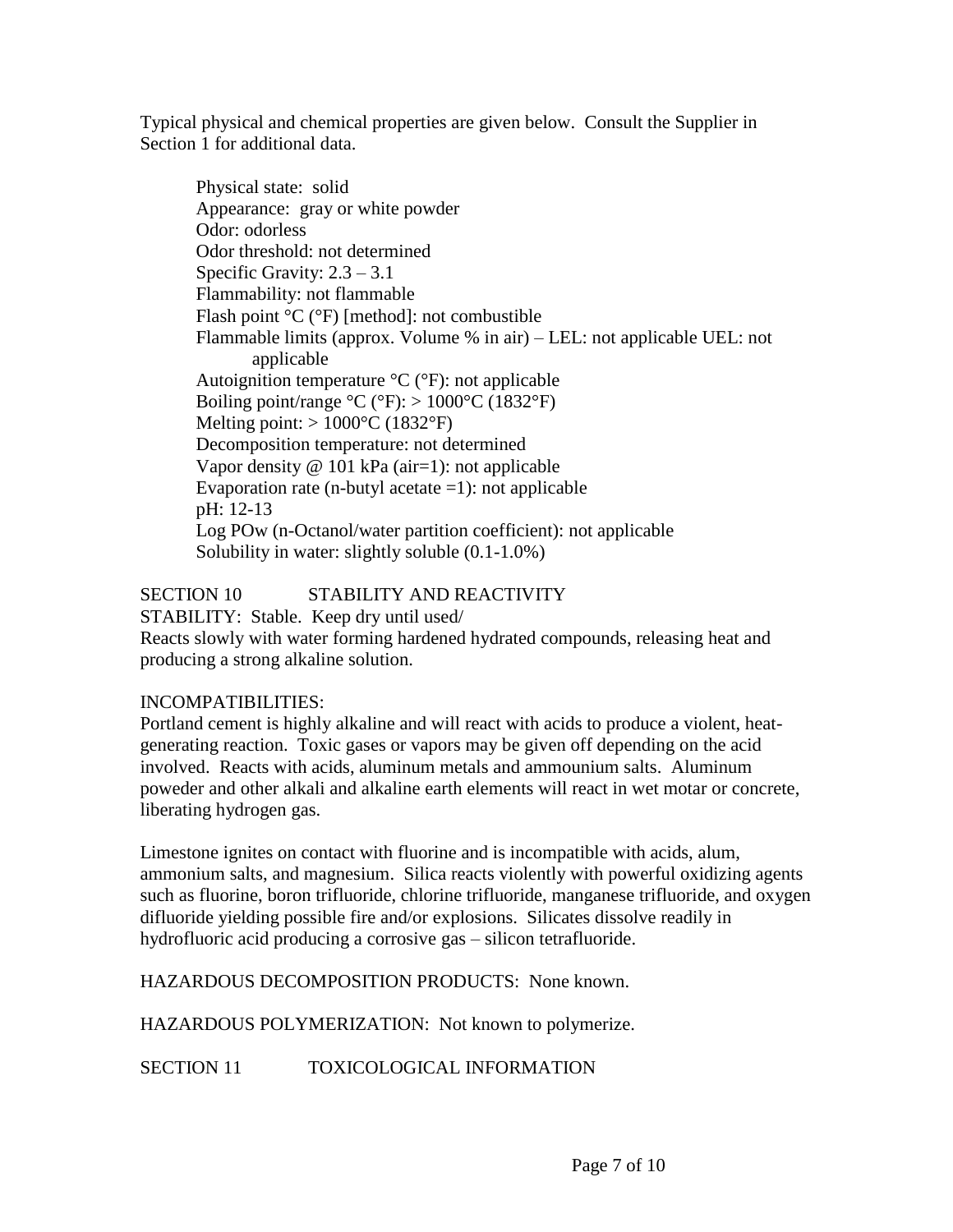## ACUTE TOXICITY

Portland cement  $LD_{50} / LC_{50}$  – not available

## **CARCINOGENICITY**

A: General Product Information

The Occupational Safety and Health Administration (OSHA), the National Toxicology Program (NTP) and the International Agency for Research on Cancer (IARC) have not listed Portland cement as a carcinogen.

B: Component Carcinogenicity

#### CHRONIC TOXICITY

Crystalline silica is considered a hazard by inhalation. IARC has classified crystalline silica as a Group 1 substance, carcinogenic to humans. This classification is based on the findings of laboratory animal studies (inhalation and implantation) and epidemiology studies that were considered sufficient for carcinogenicity. Excessive exposure to crystalline silica can cause silicosis, a non-cancerous lung disease.

#### SECTION 12 ECOLOGICAL INFORMATION

ECOTOXICITY: Portland cement hardens with water or moisture and is not expected to present unusual ecotoxicity risks. See Sections 9 and 10 for relevant physical and chemical properties.

SECTION 13 DISPOSAL CONSIDERATIONS

#### DISPOSAL RECOMMENDATIONS:

Dispose of waste materials only in accordance with applicable federal, state, and local laws and regulations.

REGULATORY DISPOSAL INFORMATION: If Portland cement as supplied becomes a waste, it does not meet the criteria of a hazardous waste as defined under the Resource Conservation and Recovery ACT (RCRA) 40 CFR 261.

SECTION 14 TRANSPORT INFORMATION

LAND (DOT): Not regulated for land transport

LAND (Transport Canada / TDG): Not regulated for land transport

SEA (IMO / Inernational Maritime Organization): Not regulated for sea transport according to IMO-regulations

AIR (IATA / International Air Transport Association): Not regulated for air transport

SECTION 15 REGULATORY INFORMATION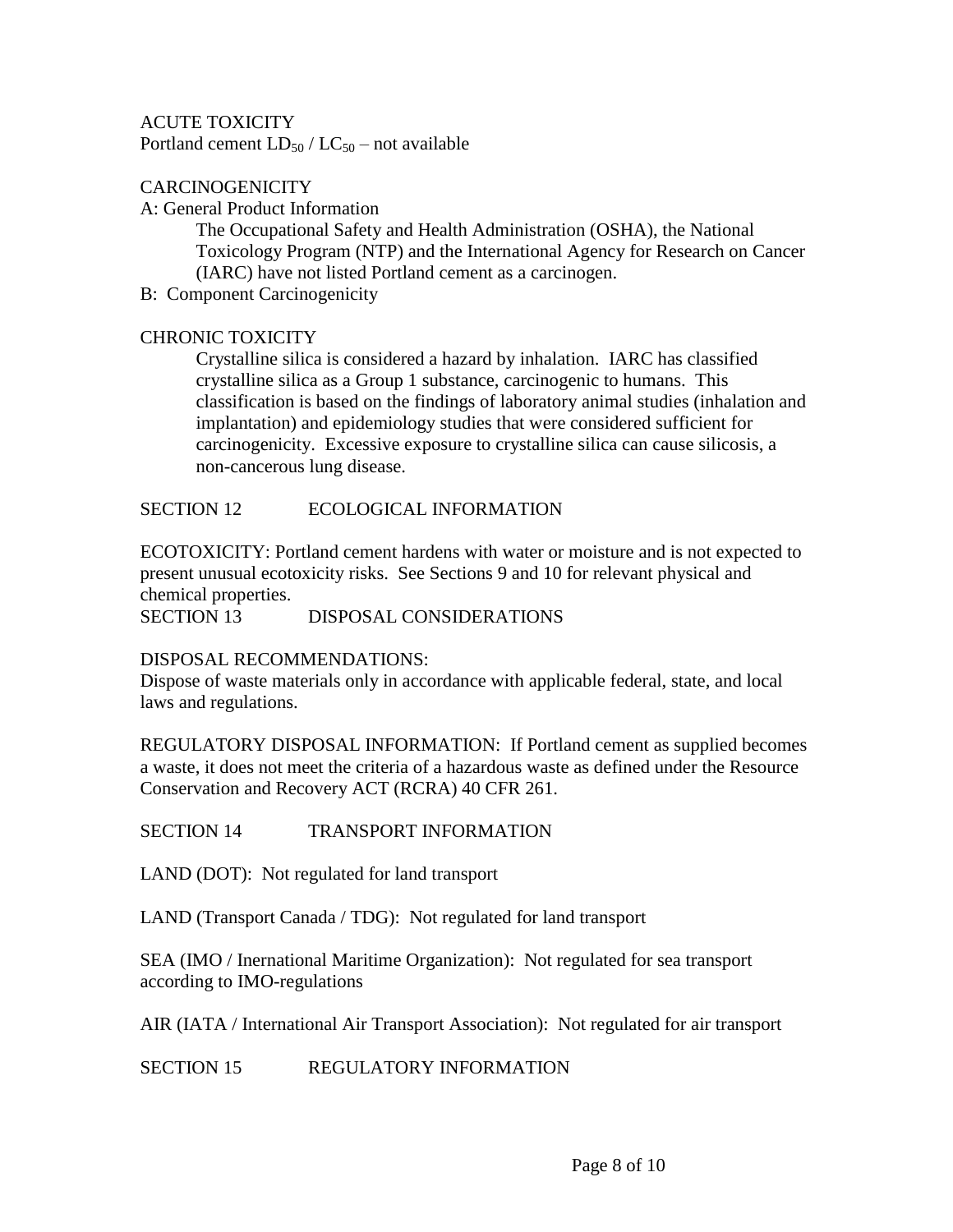#### USA REGULATIONS:

# TOXIC SUBSTANCES CONTROL ACT (TSCA)

Portland cements are considered to be statutory mixtures under TSCA. Cement, Portland, Chemicals [65997-15-1] is included on the TSCA Inventory.

### CERCLA:

This product is not listed as a CERCLA hazardous substance.

## SUPERFUND AMENDMENTS AND REAUTHORIZATION ACT (SARA) TITLE III Information:

SARA (302/304) EXTREMELY HAZARDOUS SUBSTANCES (40 CFR 355): This product contains no "Extremely Hazardous Substances".

SARA (311/312) REPORTABLE HAZARD CATEGORIES (40 CFR 370.21): Immediate Hazard: Yes Delayed Hazard: Fire Hazard: No Reactive Hazard: No Pressure Hazard: No SARA (313) TOXIC RELEASE INVENTORY (40 CFR 372.65):

#### FEDERAL HAZARDOUS SUBSTANCES ACT (FHSA):

Portland cement is a "hazardous substance" subject to statutes promulgated under the FHSA.

SECTION 16 OTHER INFORMATION

REVISION DATE:

REVISION INDICATOR: This version of the MSDS contains revisions in Sections:

#### ABBREVIATIONS:

ACGIH = American Conference of Governmental Industrial Hygienists CAS = Chemical Abstract Service CERCLA = Comprehensive Environmental Response, Compensation and Liability Act CFR = Code of Federal Regulations DOT = USA Department of Transportation IARC = International Agency for Research on Cancer MSHA = Mine Safety and Health Administration NIOSH = National Institute for Occupational Safety and Health NTP = National Toxicology Program OSHA = Occupational Health and Safety Administration PEL = Permissible Exposure Limit RCRA = Resource Conservation and Recovery Act SARA = Superfund Amendments and Reauthorization Act  $TLV = Threshold Limit Value$